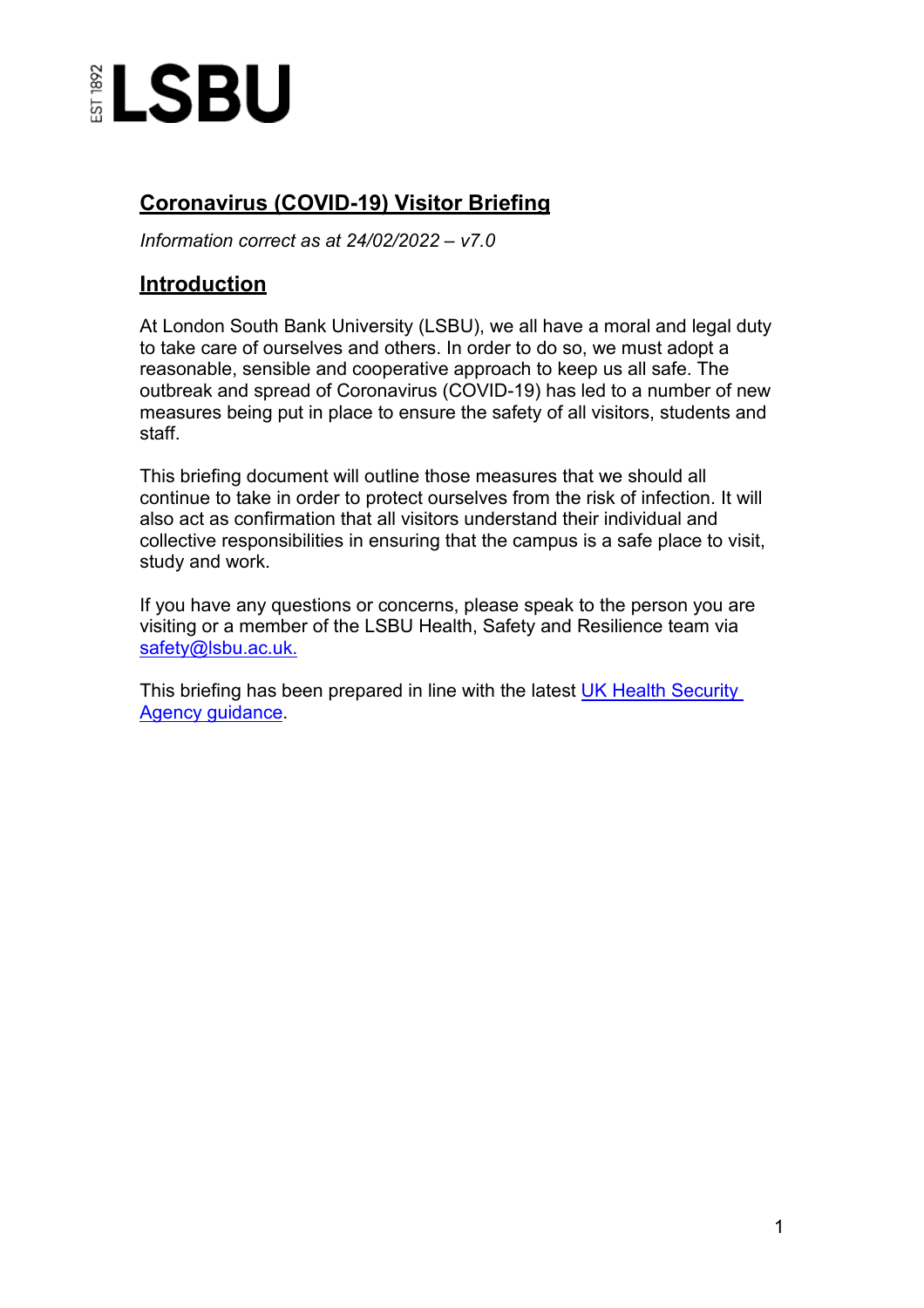# **Campus COVID-19 Measures**

*Please note: Although Government COVID-19 restrictions have now been removed and there is no mandatory or legal requirement to isolate if you have tested positive, to practice social distancing or to wear a face covering whilst on campus, all visitors are strongly encouraged to continue these practices where possible.*

Please adhere to the following measures where possible:

- Stay at home if you have tested positive.
- Consider wearing a **Face Covering** whilst indoors, particularly in heavily congested or crowded areas.
- Read and follow all signage displayed around the campus.
- Read and adhere to any building-specific procedures. These will vary depending on where you are on campus and what role you perform, but they will be clearly displayed.
- Maintain a high standard of [Hand and Respiratory Hygiene](#page-4-0) at all times.
- Continue to use [Social Distancing](#page-3-1) if you can, being mindful of others and providing sufficient space where possible.
- Do not interfere with equipment/facilities designed for the control of infection. These should be used in accordance with the instructions that you will be provided with for their safe use.

If there is something that you are not sure about, please speak to the person you are visiting or a member of the LSBU Health, Safety and Resilience team.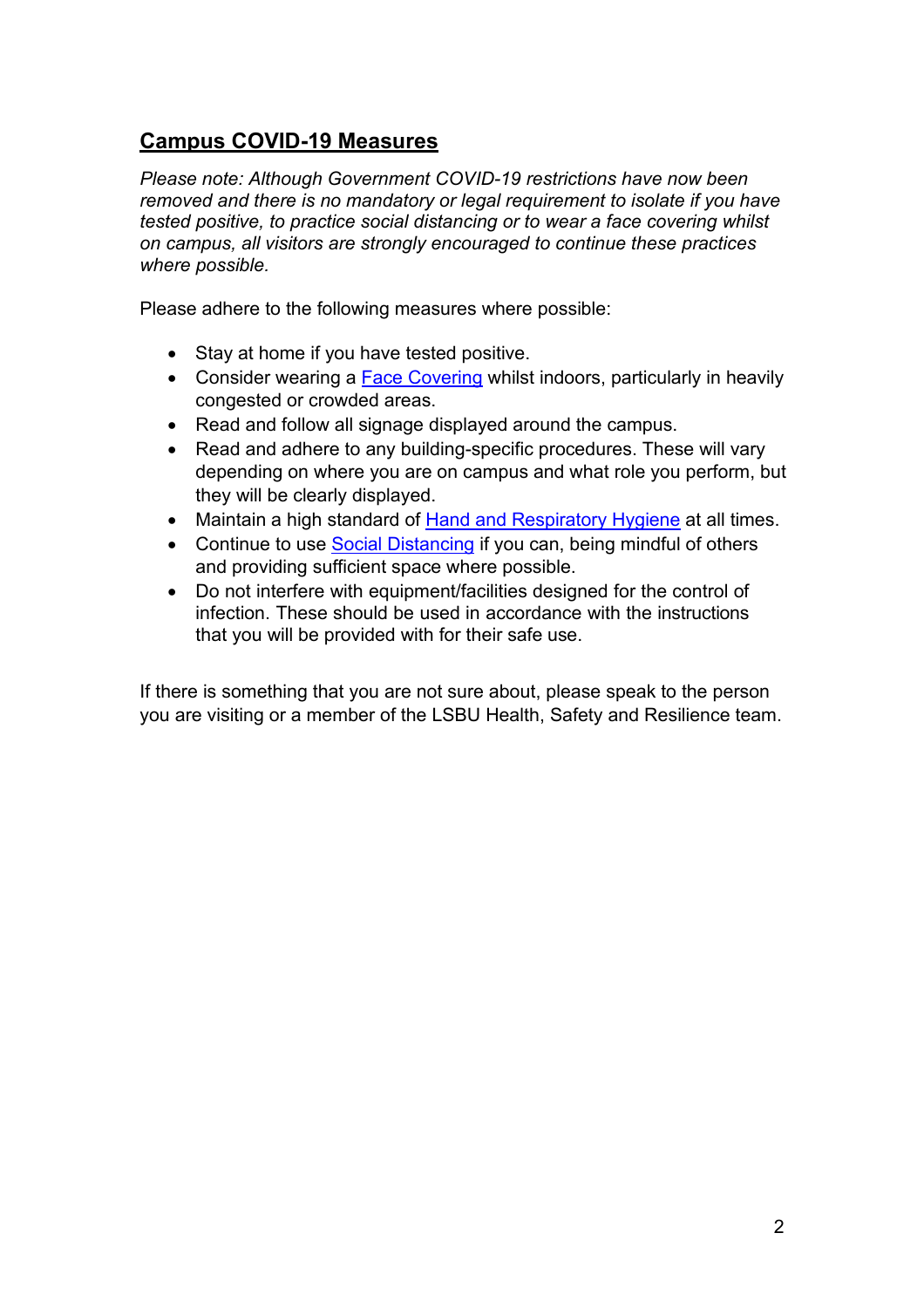# **Infection Control**

### **Symptoms Guidance**

A reminder of what you are strongly advised to do if you display any the following symptoms of COVID-19:

- **High temperature**  this means you feel hot to touch on your chest or back (you do not need to measure your temperature)
- **New, continuous cough** this means coughing a lot for more than an hour, or 3 or more coughing episodes in 24 hours (if you usually have a cough, it may be worse than usual)
- Loss or change to your sense of smell or taste this means you've noticed you cannot smell or taste anything, or things smell or taste different to normal.
- **1.** Please do not visit LSBU, but instead ensure that you order a [free](https://www.gov.uk/get-coronavirus-test)  [confirmatory PCR test,](https://www.gov.uk/get-coronavirus-test) then stay at home and avoid others where possible until you have received your result.
- **2.** If your result is positive, continue to stay at home and avoid others where possible. You may wish to take an LFD test\* on days 5 and 6, if both tests are negative, the likelihood that you are still infectious is much lower and you can safely return to your normal routine.
- **3.** Notify [covidreport@lsbu.ac.uk](mailto:covidreport@lsbu.ac.uk) . You will be provided with advice and asked some questions about your recent presence on campus. This is so that any deep cleaning can be conducted.
- **4.** Notify anyone you have been in close contact with so they can remain alert for any of the above symptoms.

\* Until 01/04/2022, you can still order free LFD kits from the [GOVUK website](https://www.gov.uk/order-coronavirus-rapid-lateral-flow-tests) or from your local pharmacy.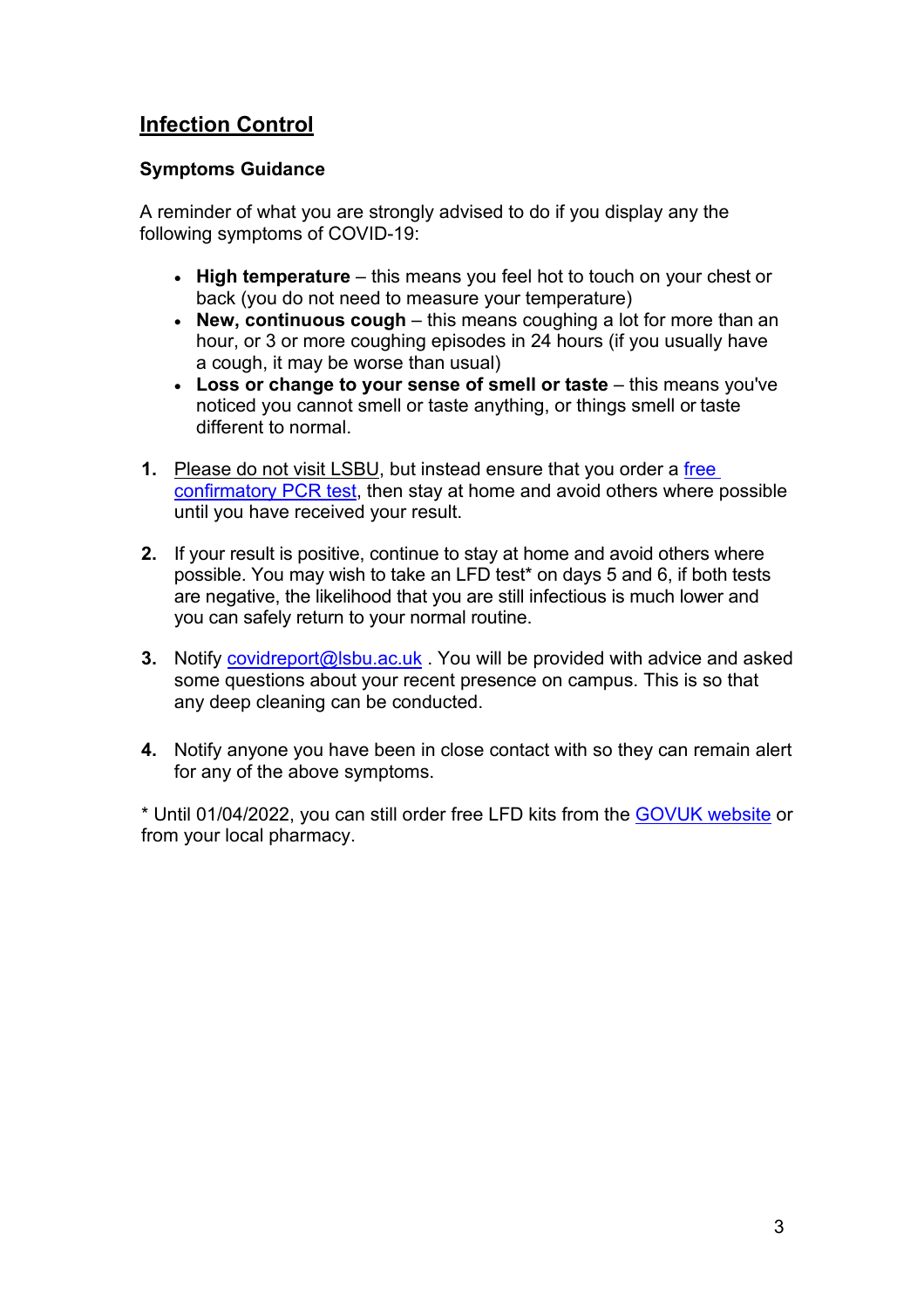### **Preventing the Spread of Infection**

COVID-19 infection can be spread via two routes:

- inhalation of airborne droplets (within 2 metres)
- touching a surface or object that has been contaminated, then touching your face, eyes, nose or mouth.

To minimise the spread of infection, all visitors should consider using the following control measures:

- [Wear a face](#page-3-0) covering
- [Maintaining a 2-metre distance from](#page-3-1) others
- [Maintaining a high standard of hand and respiratory](#page-4-0) hygiene

#### <span id="page-3-0"></span>**Wear a Face Covering**

Although no longer a mandatory or legal requirement, please consider wearing a face covering whilst indoors and when travelling, particularly in heavily congested or crowded areas.

When wearing a face covering:

- Know their limitations.
- Wash your hands before putting it on, and after it is removed.
- Ensure it fits comfortably and snugly and is adequately secured.
- Do not touch it with unclean hands while wearing (including to adjust)
- After each use, it must be washed (if a fabric face covering) before it can be reused (it is recommended to carry clean spares).

All visitors will be expected to provide their own face covering.

#### <span id="page-3-1"></span>**Social Distancing**

Although no longer a mandatory or legal requirement, please be mindful of others and continue to use social distancing if you can, providing sufficient space where possible. By doing so, it will ensure that you are at a safe distance from inhalation any airborne droplets, and minimise the likelihood of COVID-19 infection.

You can also manage transmission risk by considering:

- Keeping the activity time involved as short as possible.
- Using screens or barriers (if available) to separate people from each other.
- Ensuring rooms are well ventilated by keeping windows open.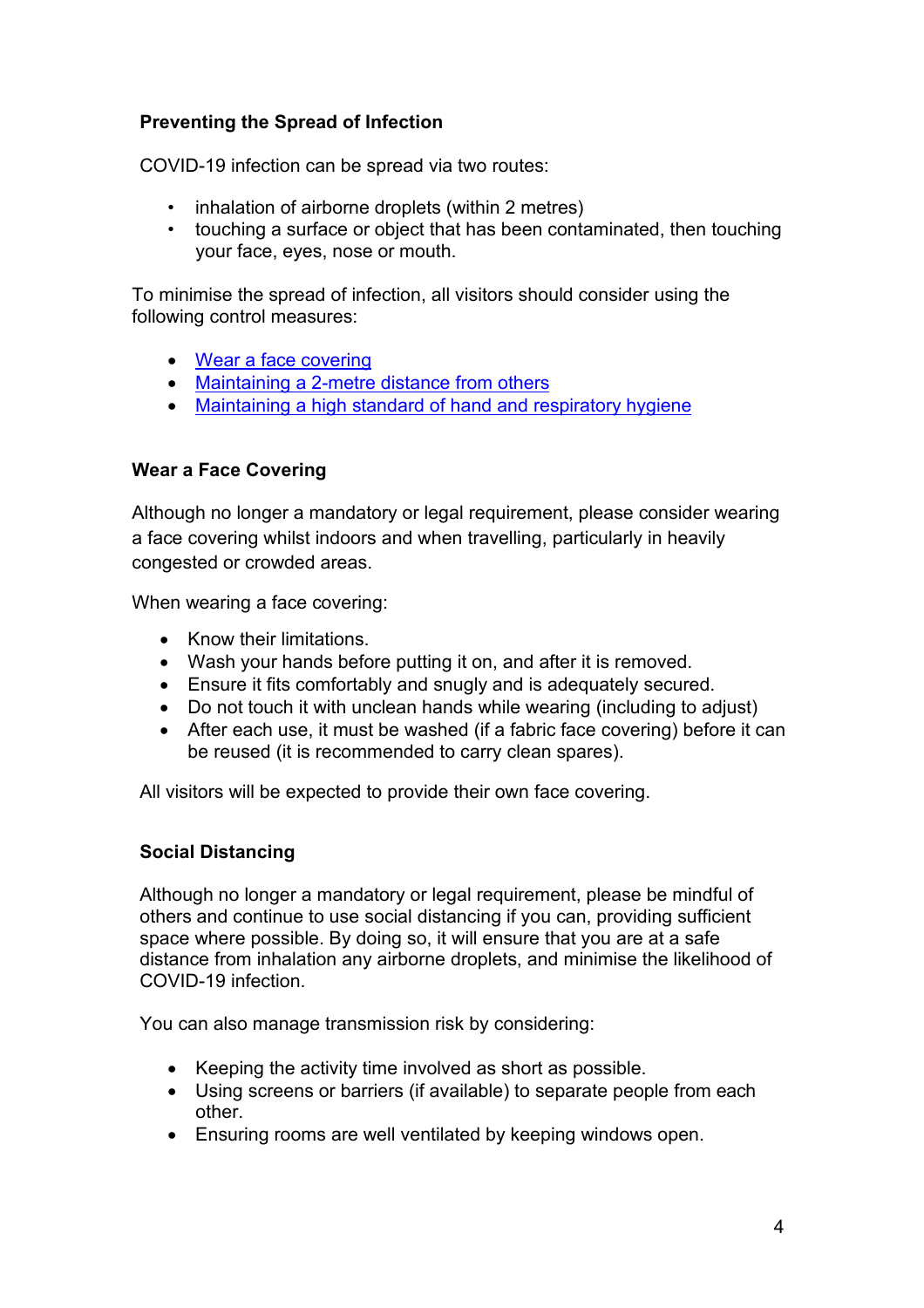### <span id="page-4-0"></span>**Hand and Respiratory Hygiene**

In all circumstances, you must avoid touching your face, eyes, nose or mouth with unwashed hands to protect against COVID-19 infection.

You should wash your hands as regularly as possible using soap and water for 20 seconds, or by using an alcohol-based hand sanitiser. Hand sanitiser is provided at reception points across campus for your use.

At the bare minimum, you should wash your hands upon arrival on campus, before and after eating or drinking, or after coughing/sneezing/blowing your nose. It is also advisable to wash them after using shared workstations or equipment that others have handled.

You must also ensure that you cover any coughs or sneezes with a disposable tissue, and then throw the tissue in a bin. If tissues are unavailable, cough/sneeze into your elbow rather than using your hand.

Posters are displayed to remind you how to effectively wash your hands, as well as this NHS Handwashing Video.

## Advice for stopping virus spread



and water or use a sanitiser gel



Throw away used tissues (then wash hands)



Avoid touching your eyes, nose and mouth with unwashed hands



Catch coughs and sneezes with disposable tissues



If you don't have a tissue use your sleeve



Avoid close contact with people who are unwell